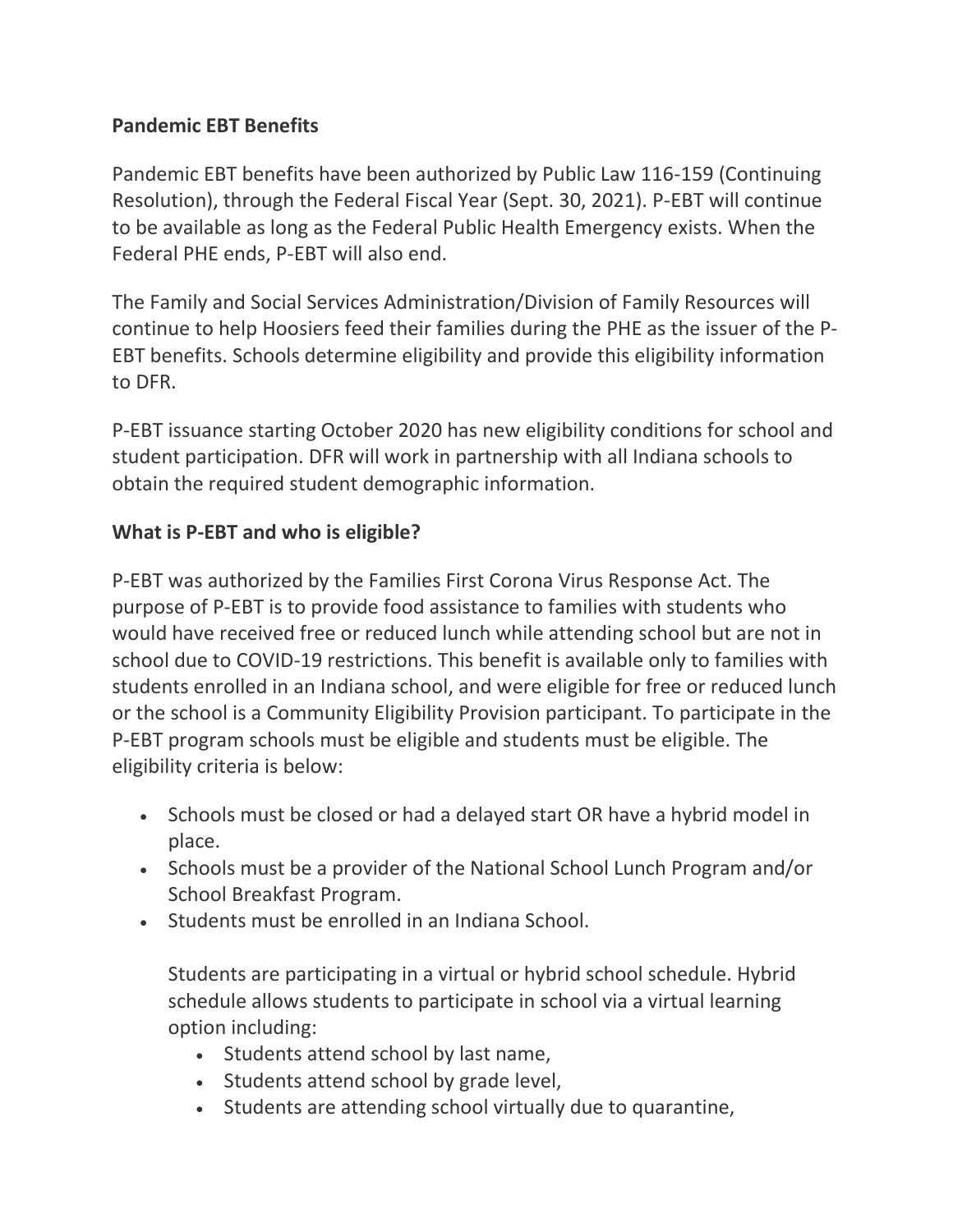- Students are attending school virtually due to isolation,
- Students are attending school virtually due to parental choice, or
- Students attend school both virtual and in person.
- Students must be eligible to receive free/reduced lunch or breakfast for the 2020-2021 school year under normal National School Lunch Program standards. Schools may use 2019-2020 data, IF 2020-2021 data is unavailable.

# **Who can tell me if my child will receive P-EBT Benefits?**

Please contact your student's school for eligibility questions.

# **When will I receive the benefits?**

Please refer to issuance schedule below.

| P-EBT eligible months   | Issuance month     |
|-------------------------|--------------------|
| October - December 2020 | February 28, 2021  |
| January - March 2021    | April 30, 2021     |
| April - June 2021       | July 31, 2021      |
| July - September        | September 30, 2021 |

# **How much will a student receive for P-EBT Benefits?**

The benefit amount is determined by the school based upon the number of days the Student participated in virtual learning, was in quarantine, or was out of school due to COVID-19 illness or the school had a delayed start or closure. Individual eligibility is calculated by determining number of days eligible (based on above conditions) x \$6.82 (USDA approved daily amount for free breakfast, lunch and snack).

# **Will each student receive the same P-EBT Benefit amount?**

No. Student eligibility is calculated based on the number of educational days missed by each student. Each eligible student will receive a new P-EBT card for the February issuance, mailed to the address reported by the school. The parents of each student will be informed to retain this card in case eligible for future P-EBT benefits. Newly identified students at each quarterly issuance would receive a new P-EBT card at the end of the quarter.